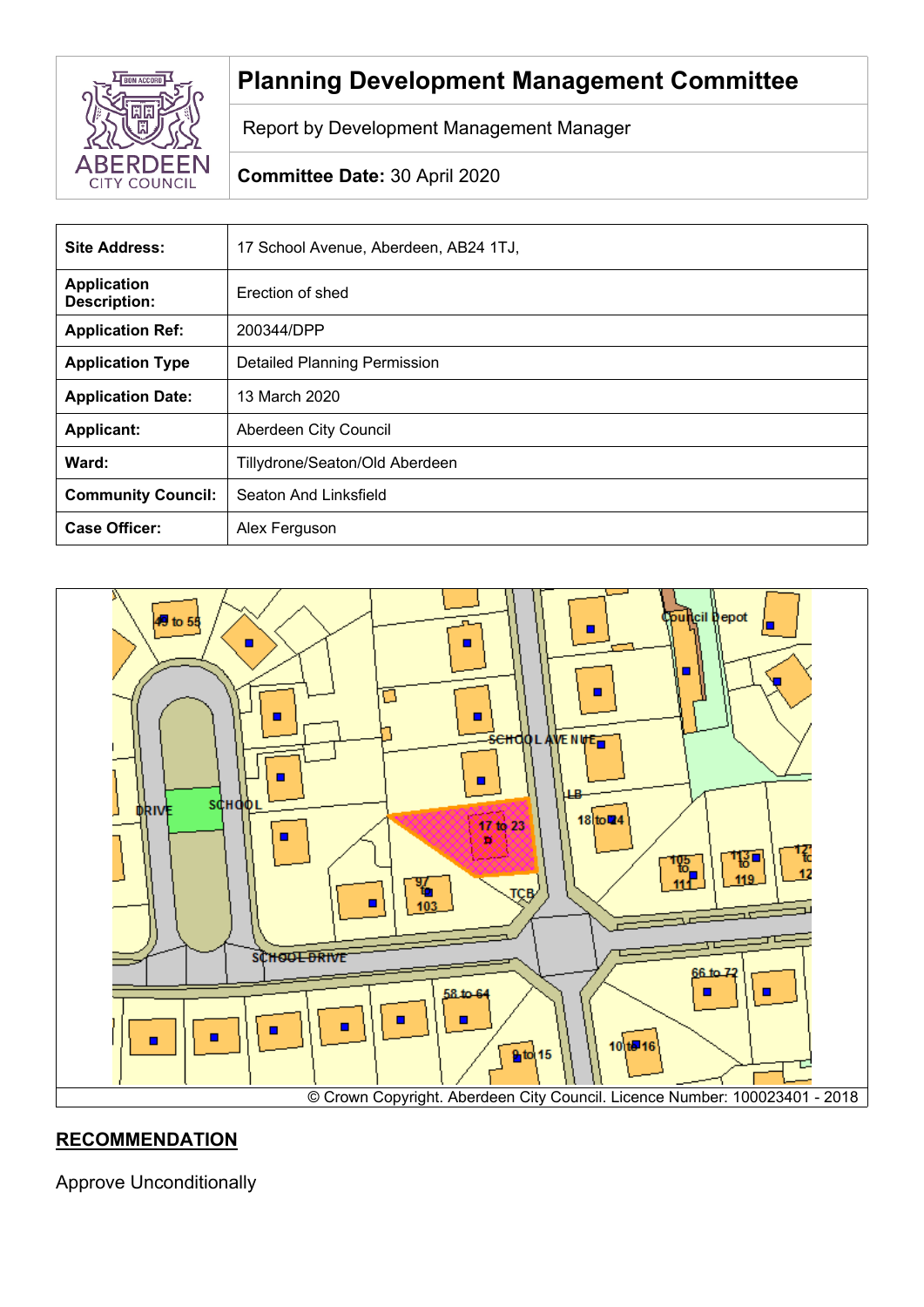## **APPLICATION BACKGROUND**

## **Site Description**

The application site comprises the curtilage of no's 17, 19, 21 and 23 School Avenue, four residential flats within a 2-storey 'four-in-a-block' building situated on the northwestern corner of School Avenue's junction with School Drive. Although the application site covers the full curtilage of all four properties within the block, the area of proposed development relates to a section of grass adjacent to the southern gable of the building. That gable incorporates the front entrance door to no. 17, the ground floor flat occupying the southern half of the building and the property to which this application relates.

The site lies within a residential area and is bound to the north and west by neighbouring four-in-ablock properties and by the School Avenue pavement and road carriageway to the east. Immediately to the south of the application site lies a small (c. 250sqm) area of public open space comprising an area of grass and several trees, as well as a bench for outdoor seating. The open space is fenced off from the street and accessed via a gate on the School Avenue / School Drive junction. A public telephone box is situated at the back of the pavement adjacent to the gate.

## **Relevant Planning History**

None.

## **APPLICATION DESCRIPTION**

#### **Description of Proposal**

Detailed planning permission is sought for the erection of a garden shed, to be utilised by the occupants of no. 17 School Avenue, the ground floor flat within the southern half of the building.

The shed would be sited on the existing grassed area, 1.7m to the south of the building, with its rear (west) elevation in line with the rear elevation of the flatted building. The shed would measure 3m long by 2.4m wide, resulting in a rectangular footprint of 7.2sqm and it would have a pitched roof with a ridge height of 2.3m and an eaves height of 1.8m. The shed would be finished with timber linings and a green felt roof and would incorporate a window on its northern side elevation and a timber door on its eastern elevation.

#### Amendments made since submission of application

Initially the shed was proposed to be sited a distance of 1.2m to the south of the flatted block's southern elevation. In order to increase the size of the gap between the shed and the building to improve ease of accessibility to the rear garden, the proposed siting of the shed was altered slightly to increase the separation distance to 1.7m.

#### **Supporting Documents**

All drawings and supporting documents listed below can be viewed on the Council's website at:

[https://publicaccess.aberdeencity.gov.uk/online](https://publicaccess.aberdeencity.gov.uk/online-applications/applicationDetails.do?activeTab=documents&keyVal=Q72RT4BZGML00)[applications/applicationDetails.do?activeTab=documents&keyVal=Q72RT4BZGML00](https://publicaccess.aberdeencity.gov.uk/online-applications/applicationDetails.do?activeTab=documents&keyVal=Q72RT4BZGML00)

#### **Reason for Referral to Committee**

The application has been referred to the Planning Development Management Committee because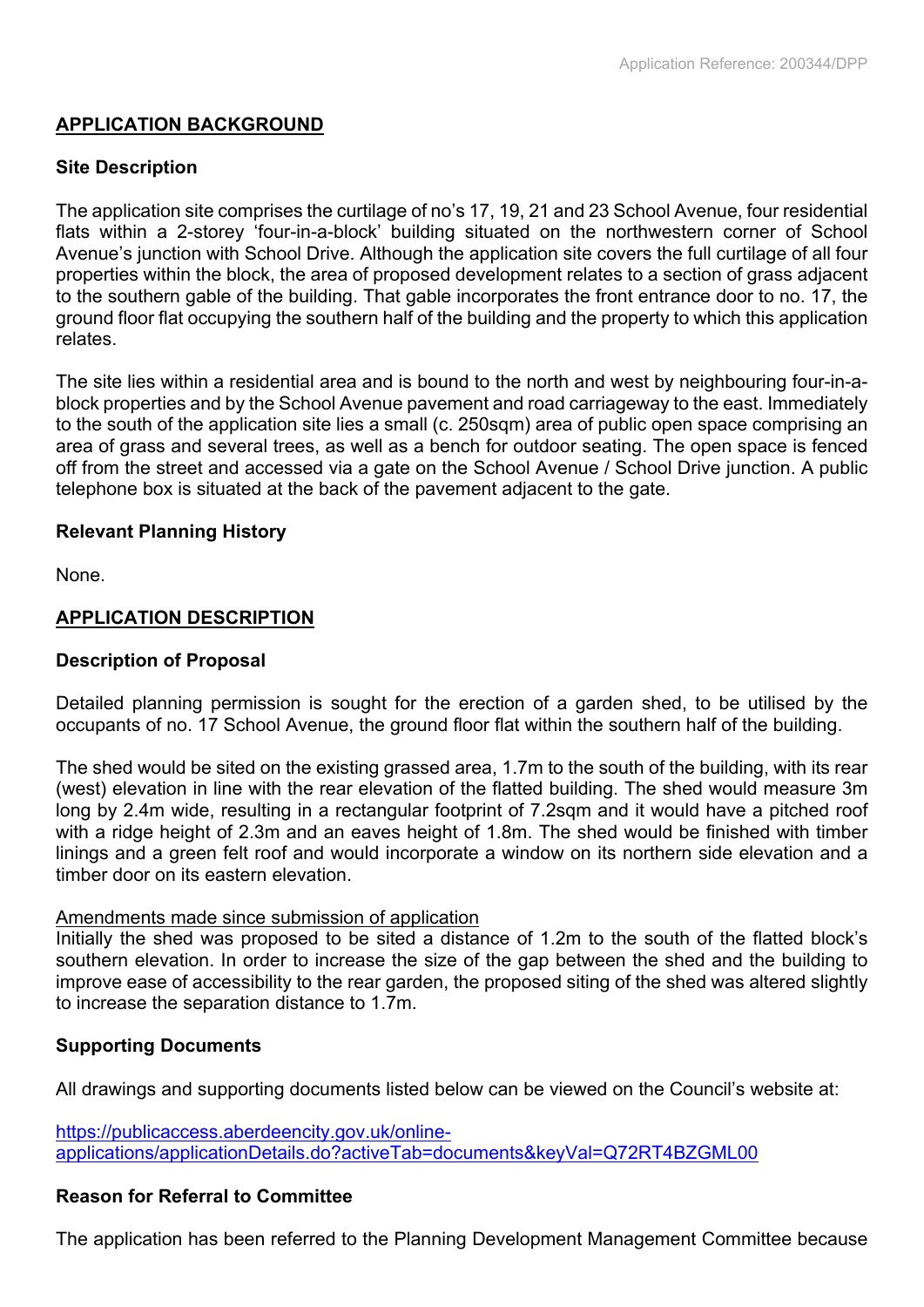a total of seven objections to the application have been received. Thus, the application cannot be determined under Delegated Powers, in accordance with the Council's Scheme of Delegation.

## **CONSULTATIONS**

**Seaton and Linksfield Community Council** – No response.

## **REPRESENTATIONS**

Seven representations have been received from members of the public: all objecting to the proposals. The material points raised in the representations received can be summarised as follows:

- The shed would detract from the character and appearance of the street;
- No other shed or outhouse in the area is located to the side of a building sheds should always be located to the rear of properties;
- The shed would be excessively large more than double the size of a standard shed ("if it was any bigger it would be a garage");
- The shed would be sited too close to a communal path leading to the rear of the building, making the transport of items to the rear garden by other residents difficult;
- The shed would result in the loss of green open space which is in short supply;
- The shed would result in a loss of light for the kitchen window of the adjacent ground floor flat at no. 17 School Avenue:

#### Non-material considerations

In addition to the above comments, the following non-material considerations were also raised:

- A large container has been sited on the area of public open space immediately to the south of the application site. The container detracts from the character and amenity of the area.
- The shed could provide a hiding place for drug deals to take place:
- The shed could be vandalised or broken into and crime rates could increase;
- The applicant has already positioned other items of garden furniture in the area of public open space to the south;
- The shed represents a potential fire hazard;
- The adjacent area of open space is used by the public and kids alike;
- Previous planning consent / request for a driveway was rejected because it is too close to the School Avenue / School Drive junction.

## **MATERIAL CONSIDERATIONS**

#### **Legislative Requirements**

Sections 25 and 37(2) of the Town and Country Planning (Scotland) Act 1997 require that where, in making any determination under the planning acts, regard is to be had to the provisions of the Development Plan and that determination shall be made in accordance with the plan, so far as material to the application unless material considerations indicate otherwise.

## **Aberdeen City and Shire Strategic Development Plan (2014) (SDP)**

The purpose of the SDP is to set a spatial strategy for the future development of the Aberdeen City and Shire. The general objectives of the plan are promoting economic growth and sustainable economic development which will reduce carbon dioxide production, adapting to the effects of climate change, limiting the use of non-renewable resources, encouraging population growth, maintaining and improving the region's built, natural and cultural assets, promoting sustainable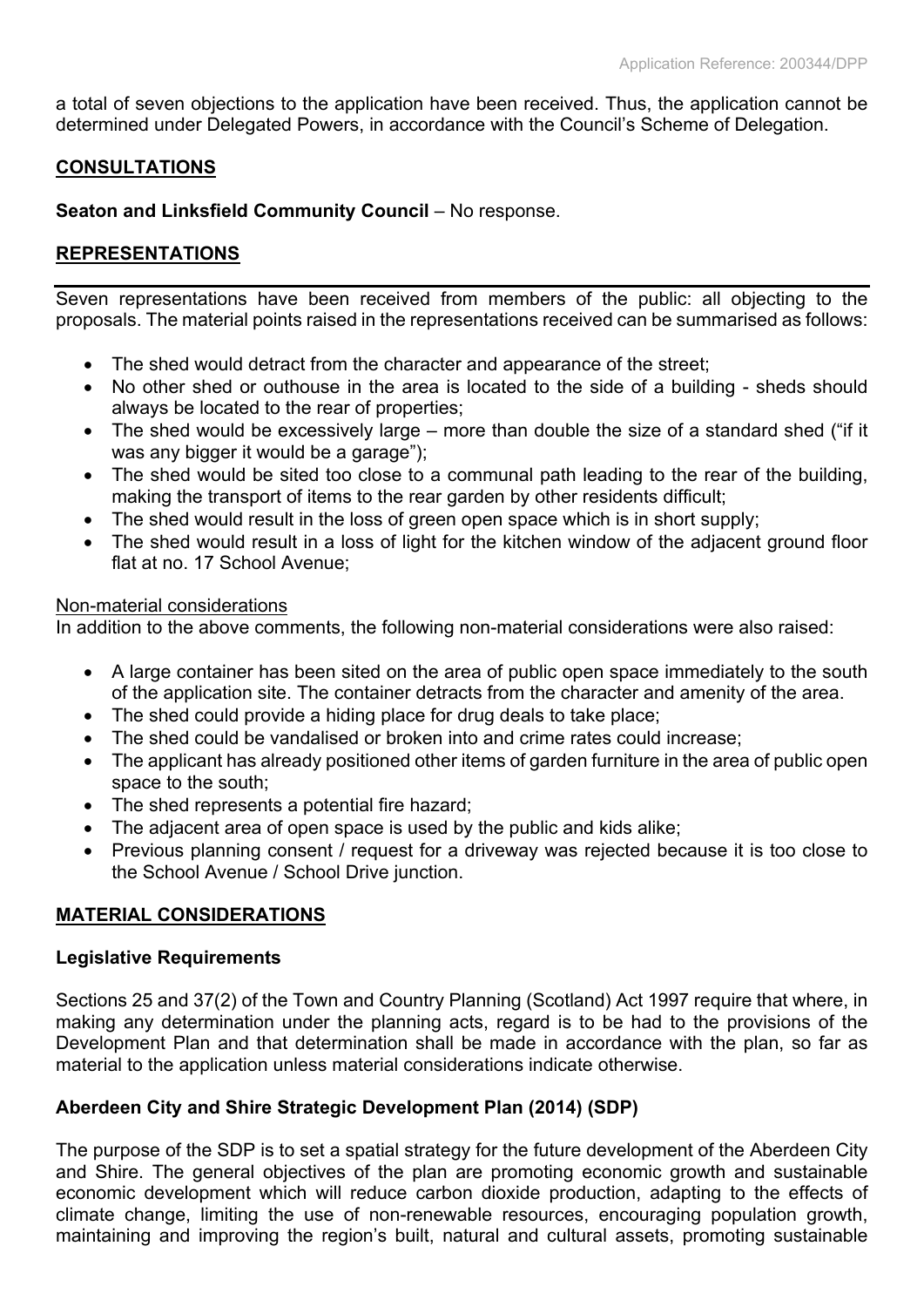communities and improving accessibility.

From the 29 March 2019, the Strategic Development Plan 2014 will be beyond its five-year review period. In the light of this, for proposals which are regionally or strategically significant or give rise to cross boundary issues between Aberdeen City and Aberdeenshire, the presumption in favour of development that contributes to sustainable development will be a significant material consideration in line with Scottish Planning Policy 2014.

The Aberdeen City Local Development Plan 2017 will continue to be the primary document against which applications are considered. The Proposed Aberdeen City & Shire SDP may also be a material consideration. The Proposed SDP constitutes the settled view of the Strategic Development Planning Authority (and both partner Councils) as to what should be the final content of the next approved Strategic Development Plan. The Proposed SDP was submitted for Examination by Scottish Ministers in Spring 2019, and the Reporter has now reported back. The Scottish Ministers will consider the Reporter's Report and decide whether or not to approve or modify the Proposed SDP. The exact weight to be given to matters contained in the Proposed SDP in relation to specific applications will depend on whether:

- these matters have been subject to comment by the Reporter; and
- the relevance of these matters to the application under consideration.

## **Aberdeen Local Development Plan (ALDP)**

- H1: Residential Areas
- D1: Quality Placemaking by Design
- NE5: Trees and Woodland

## **Proposed Aberdeen Local Development Plan (2020)**

The Proposed Aberdeen Local Development Plan (Proposed ALDP) was approved at the Council meeting of 2 March 2020. The Proposed ALDP constitutes the Council's settled view as to what the final content of the next adopted ALDP should be and is now a material consideration in the determination of planning applications. The Aberdeen Local Development Plan 2017 will continue to be the primary document against which applications are considered. The exact weight to be given to matters contained in the Proposed ALDP (including individual policies) in relation to specific applications will depend on whether –

- these matters have been subject to public consultation through the Main Issues Report; and,
- the level of objection raised in relation these matters as part of the Main Issues Report; and,
- the relevance of these matters to the application under consideration.

The foregoing can only be assessed on a case by case basis. The following policies of the Proposed ALDP are relevant to this application:

- H1 (Residential Areas)
- D1 (Quality Placemaking)
- NE5 (Trees and Woodland)

## **Supplementary Guidance**

Householder Development Guide

## **EVALUATION**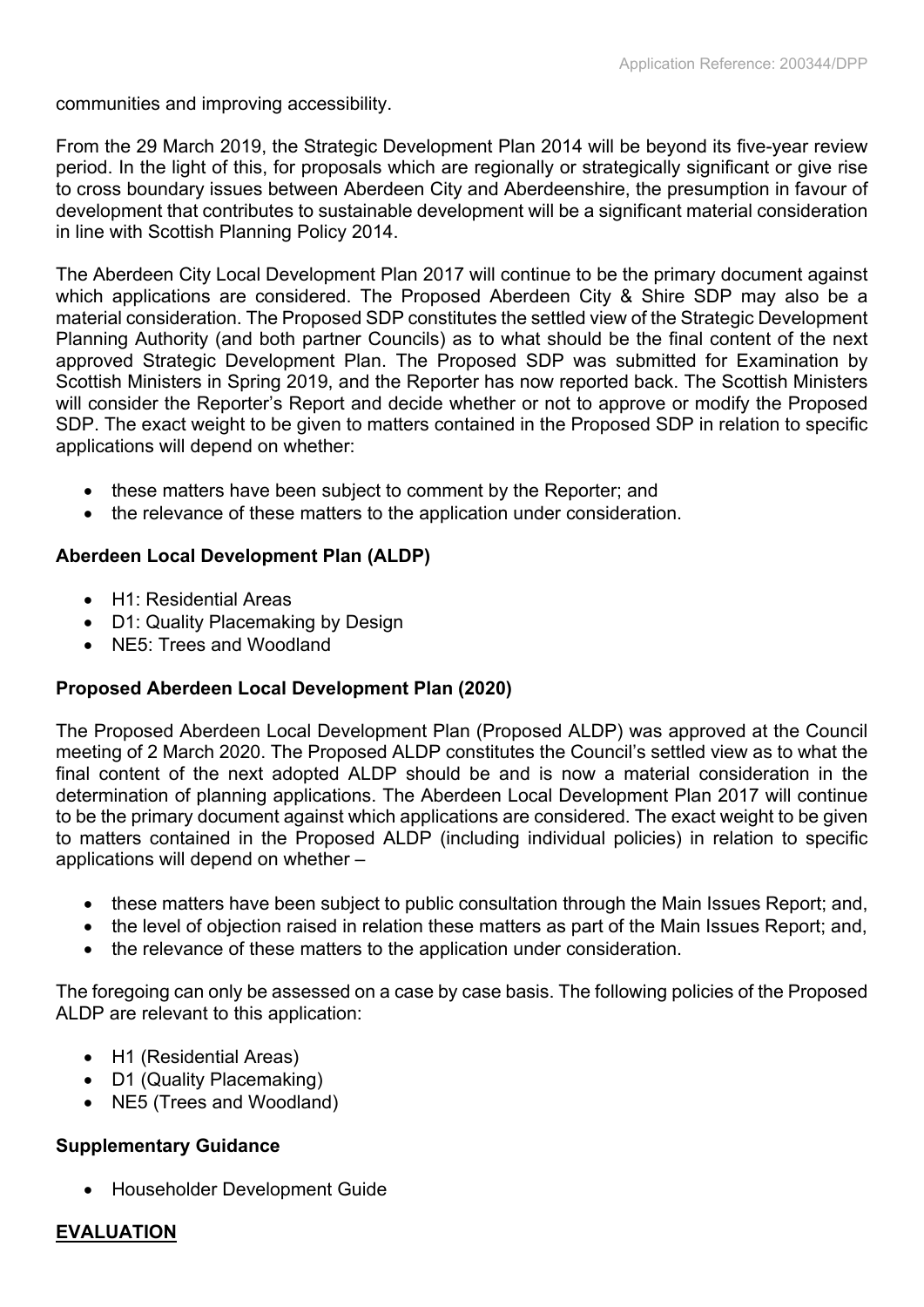## **Design, Character and Amenity**

The application site is situated in Seaton, a residential area as zoned in the Aberdeen Local Development Plan (ALDP) and as such, Policy H1 Residential Areas of the ALDP is applicable. Policy H1 states:

*Within existing residential areas, proposals for new development and householder development will be approved in principle if it:*

- *does not constitute over development;*
- *does not have an unacceptable impact on the character and amenity of the surrounding area;*
- *does not result in the loss of valuable and valued areas of open space. Open space is defined in the Aberdeen Open Space Audit 2010; and*
- *complies with Supplementary Guidance.*

#### Overdevelopment

Whilst not defined in the ALDP, in Planning terms 'overdevelopment' refers, in a residential sense, to the point at which the level of development within a particular plot begins to harm the character and amenity of an area. In this regard, the Council's Householder Development Guide (General Principles 4 & 5) states that no more than 50% of the front or rear curtilage shall be covered by development.

Whilst applicable to dwellings rather than flats, for the purposes of defining a residential property's front and rear curtilage, the Scottish Government Circular 1/2012: 'Guidance on Householder Permitted Development Rights' is of use. It defines the front curtilage as 'all the land forward of the principal elevation' and the rear curtilage as the remainder of the curtilage.

Whilst the front door to 17 School Avenue is sited on the building's southern gable, architecturally the building fronts east onto School Avenue and the eastern elevation is considered to be the principal elevation of the building.

In this regard, the shed would be sited within the 'rear' curtilage of the flat, although due to open nature of the southern boundary, immediately adjoining an area of public open space, the section of the rear curtilage to the south of the building is visible from the street, unlike most traditional rear garden areas. The rear curtilage of the building extends to approximately 310sqm.

The shed would have a footprint of 7.2sqm and would cover just 2.5% of the rear curtilage of the building. With only a few other garden sheds present within the rear garden area of the building (belonging to the occupants of the other flats), the total amount of development covering the rear curtilage and the site as a whole would be well below 50% and the proposed works therefore would not result in the overdevelopment of the site.

#### Impact on character and amenity

With regard to assessing the impact of the shed on character and amenity, the Householder Development Guide (HDG) section 3.1.6 – Outbuildings, states that:

- *Outbuildings must always be subordinate in scale to the dwellinghouse and two storey outbuildings will generally not be permitted;*
- *Outbuildings should not have a negative impact on the character of the surrounding area;*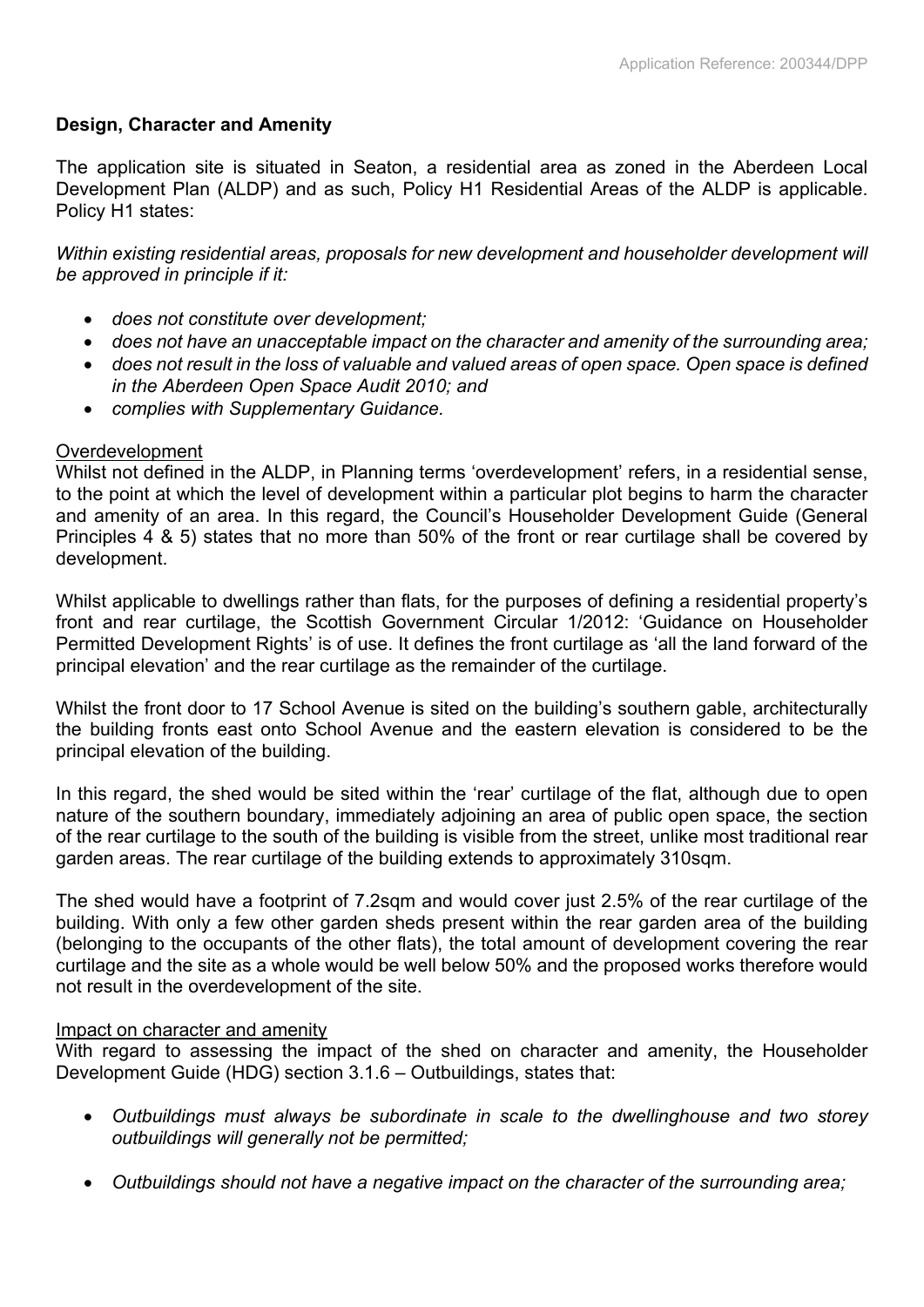- *Proposals will be assessed on their impact on the amenity of the area (e.g. loss of daylight/privacy) in the same way as extensions;*
- *Outbuildings will not usually be acceptable in front gardens because of the damaging impact development forward of a front building line can have on the visual character of an area.*

At just over 2m in height, with a rectangular footprint of just 7.2sqm (3m x 2.4m) and to be finished with timber linings and a felt roof, the shed would have the scale and appearance of a traditional garden shed. The outbuilding would be subordinate in scale to the parent flatted building.

The shed would be located to the south of the building, well behind its front building line and views of the shed from School Avenue and School Drive would be partially obscured by the several existing established trees within both the application site and the area of public open space to the south. The location of the shed is considered satisfactory. Although it would be visible from the street, would not be unduly prominent and would not have a detrimental impact on the character of the area.

The shed would not immediately overlook any private garden ground or the windows of any neighbouring properties. Further, its modest scale and siting would also ensure that it would not have any impact on neighbouring properties in terms of daylight or sunlight receipt. It is thus considered that the proposed development would not affect the character of the area, nor the amenity of any neighbouring properties.

#### Open Space

The application relates to development ancillary to the ongoing residential use of the property and involves works within a residential curtilage. No public open space would be lost as a result of the development.

#### Supplementary guidance

As noted above, the proposed works are considered to comply with the relevant supplementary guidance contained within the Council's Householder Development Guide. No other supplementary guidance is considered to be relevant in this instance.

Thus, for the aforementioned reasons, the proposed works are considered to comply with the criteria for householder development as set out in Policy H1 and the Householder Development Guide supplementary guidance.

The proposed shed would be of a suitable design, scale and siting for a domestic garden shed within the site context, in accordance with Policy D1.

#### **Impact on trees**

Policy NE5 (Trees and Woodland) of the ALDP states that there is a presumption against all development that will result in the loss of, or damage to, trees and woodlands that contribute to landscape character and local amenity.

There are a total of seven established trees both within the application site (to the south of the building) and within the adjacent area of public open space to the south, all of which contribute toward the local amenity and visual character of the area. The proposed shed would be sited in relatively close proximity to two trees. Although the structure may encroach within the root protection areas of those trees, any such encroachment would be minimal. Furthermore, there would be no significant foundations or ground works associated to the construction of the shed. Taking the foregoing into account it is considered that there would not be any detrimental impacts that would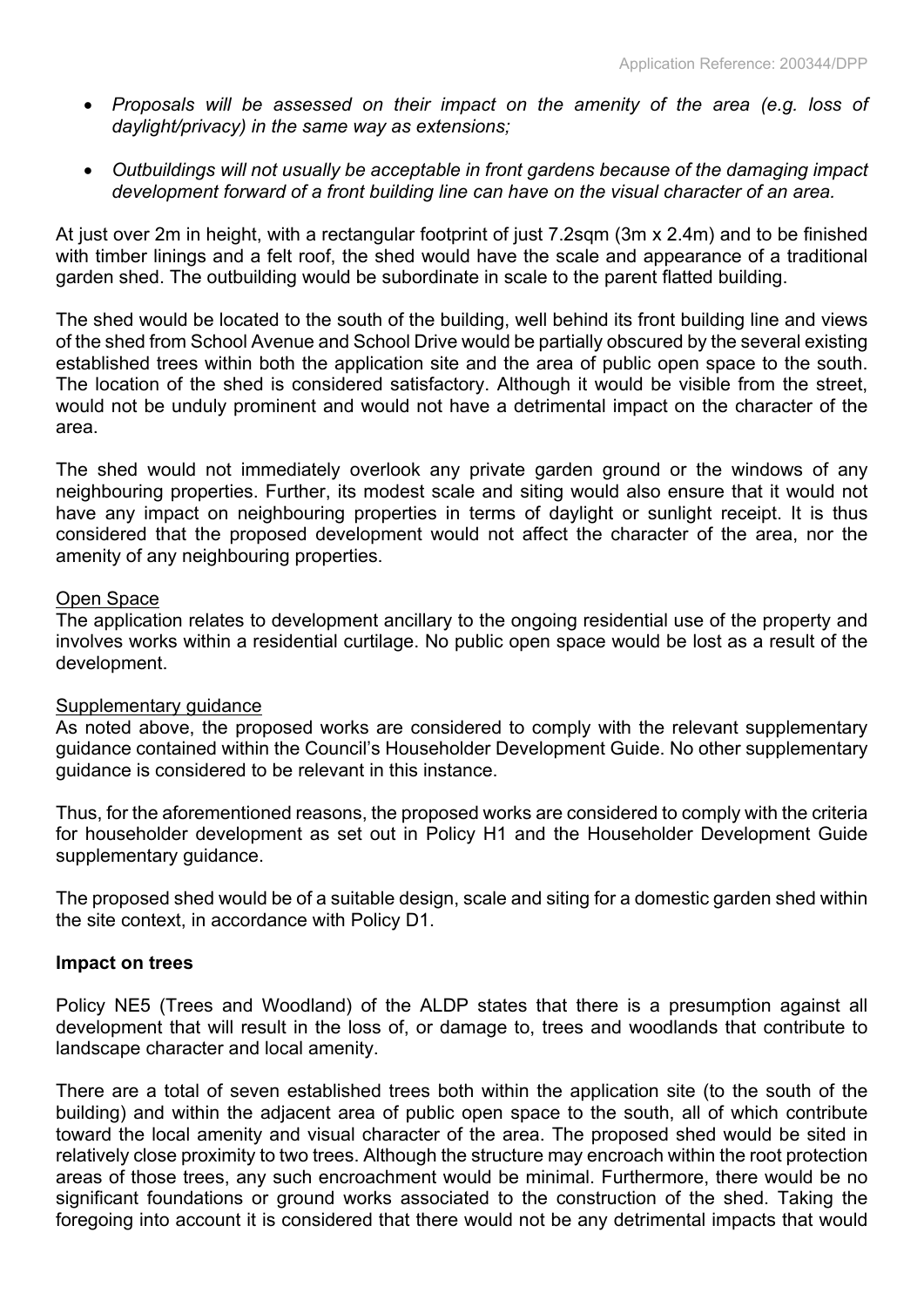affect the long-term health of either of the two nearby trees. The proposals are therefore considered to comply with Policy NE5.

## **Concerns raised by objectors**

The concerns raised by objectors are addressed as follows:

#### The shed would detract from the character and appearance of the street

*Addressed in the foregoing evaluation.*

No other shed or outhouse in the area is located to the side of a building - sheds should always be located to the rear of properties

Addressed in the foregoing evaluation. The siting of the shed to the side of the building is considered *to be acceptable and would not unduly impact on the character of the area.*

#### The shed would be excessively large – more than double the size of a 'standard' shed

*The Council does not have any prescribed maximum dimensions for sheds/outbuildings. The shed is not considered to be excessively large for a domestic outbuilding and is considered to be a suitable size for its context, thus preserving the character of the area, as noted in the foregoing evaluation.*

#### The shed would be sited too close to a communal path leading to the rear of the building, making the transport of items to the rear garden by other residents difficult

*Initially it was proposed to site the shed a distance of approximately 1.2m away from the southern elevation of the parent flatted building. It was acknowledged that this distance would have resulted in a relatively narrow passage which is used by the occupants of neighbouring properties within the block to access the rear garden. As such, an amendment was requested and made to the proposals* in order to increase the separation distance to c. 1.7m, which is considered to be sufficient to allow *unhindered pedestrian movement and the reasonable movement of garden furniture and other items between the two buildings.*

#### The shed would result in the loss of green open space which is in short supply

*Although there is no physical structure to demarcate the mutual boundary line between the domestic curtilage of the application site and the adjacent area of public open space, the Council's Housing service has indicated that the application site is wholly within the residential curtilage of the flatted building. Thus, there would be no loss of, nor impact upon, the existing area of open space.*

#### The shed would result in a loss of light for the kitchen window of the adjacent ground floor flat at no. 17 School Avenue

*The shed would not be significantly tall (2.3m total) and would be set 1.7m away from the flatted building. The shed would have a pitched roof, sloping down toward the building and it is considered that there would not be any significant impact on daylight receipt of the nearest window, which is nevertheless associated to the flat occupied by the applicant and serves a non-habitable room (a* kitchen). Thus the amenity of the flat at no. 17 would not be adversely affected by the erection of *the shed.*

#### **Aberdeen City and Shire Strategic Development Plan (SDP)**